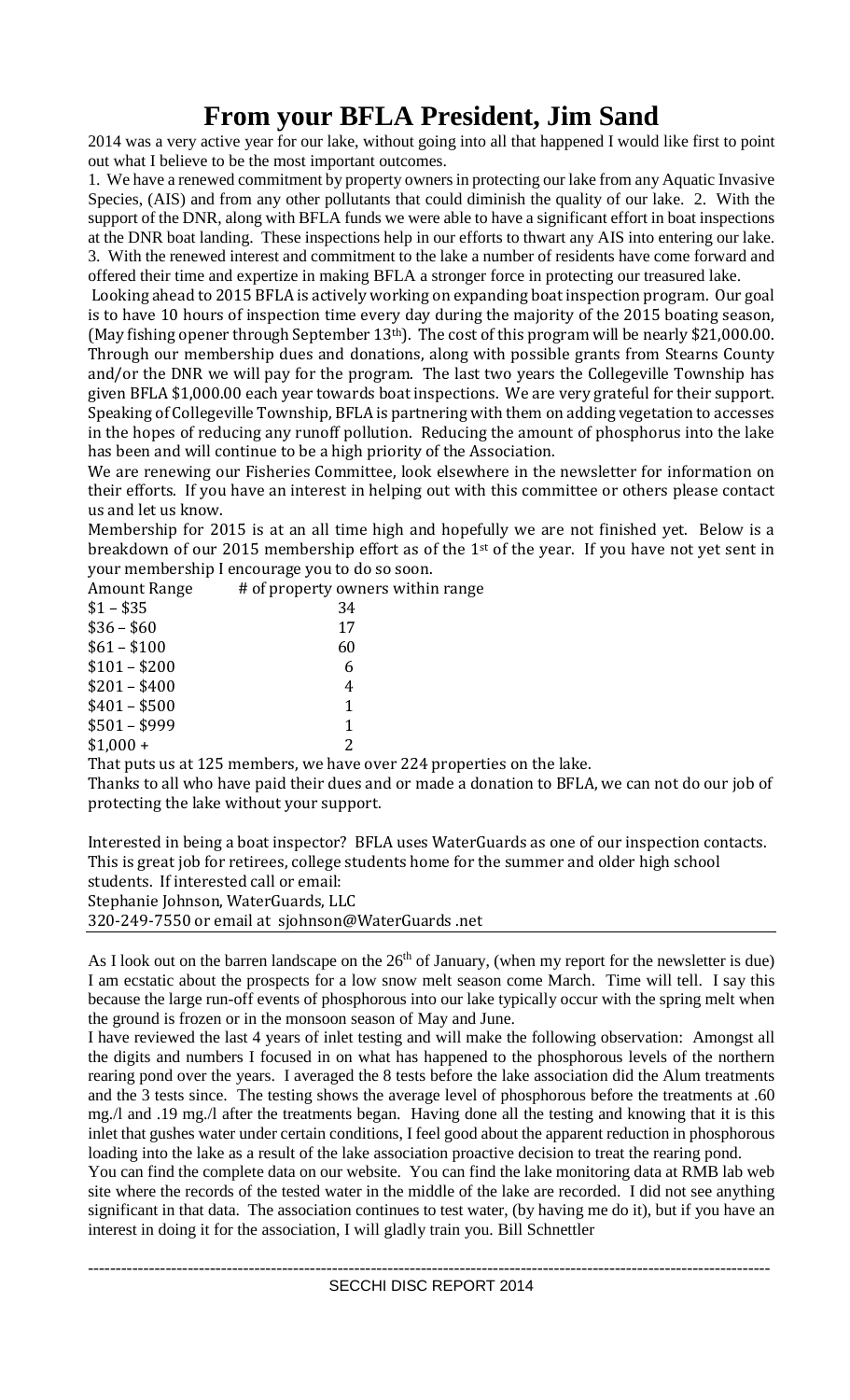This past summer I didn't get any calls of sightings of Eurasian milfoil weeds. I didn't see any algae blooms but doesn't mean there were blooms in other areas of the lake.

The average secchi dish reading for the clarity of the water this past summer was 16.81 feet deep. This was from my readings and Bill Schnettler's. The official average reading from the MPCA will come out this spring on their web site. The highest temperature of the water this summer I got was 74.1 degrees on 8/27/14. Ice on was 11/14/14, ice off was 4/14/14. Also concerning curly leaf pondweed, which is an invasive weed that has been in BFL for the past 15 years, is deceasing in population. This was the conclusion from the last survey the DNR did on BFL.

Matt Peters

**It's been confirmed – the annual social will be held on the 3rd Thursday in August or 8/21/15 – 6 p.m. at Hidden Cove Orchard. Dave & Gary are allowing us to use their facility. The music will be provided by Max and Deb. My co-hosts Mike and Mary Juergens will be on hand to welcome all.**

#### **Rena Weber 320.685.8344**

--------------------------------------------------------------------------------------------------------- From your Membership Chairs: Patti Delano & Kit Ferber

When we agreed to co-chair the Membership Committee for Big Fish Lake, we were excited to see what our joint efforts would accomplish. To date, we have raised almost \$14,000 which included membership dues and contributions up and beyond the dues. We are so happy with those that participated in our annual drive and we are very grateful for your help. We were able to get approximately 56% (see Jim's breakdown) of property owners to join us in our efforts and **we would like to see 100% participation.**  Everyone's participation is vital to our program in maintaining the excellence of our beautiful lake, our Lake Association and its goals.

If anyone would like to still be a member of the BFLA, please contact us and we will be happy to help you. It is NEVER TOO LATE TO CONTRIBUTE!!! Please seriously consider your membership.

For those of you who have stepped forward to be on our committee, we are so excited to have you on board. There will be projects coming up where we will contact you for help and ideas. If anyone else wants to be a part of our effort or has fundraising ideas, please contact us at [pdelano@ccsi400.com](mailto:pdelano@ccsi400.com) or [kitbigfishlake@hotmail.com](mailto:kitbigfishlake@hotmail.com) or call Kit at 320- 249-4800. Thank you!

## **Fishery Facts from the DNR by Tom Schnettler**

The following stats came from the DNR fisheries website for Big Fish Lake. Most of the data was gathered from a survey done in 2010, so it's a bit dated, but, it's the most recent data we have available to us.

| Year | <b>Species</b> | <b>Size</b> | <b>Number</b> | <b>Pounds</b> |
|------|----------------|-------------|---------------|---------------|
| 2012 | Walleye        | yearlings   | 2,384         | 294.0         |
| 2010 | Walleye        | fingerlings | 3,470         | 204.0         |
| 2008 | Walleye        | fingerlings | 4,865         | 211.5         |
| 2006 | Walleye        | adults      | 6             | 8.5           |
| 2006 | Walleye        | fingerlings | 682           | 110.5         |
| 2006 | Walleye        | fry         | 200,000       | 2.0           |
| 2006 | Walleye        | yearlings   | 67            | 60.0          |
| 2005 | Walleye        | fry         | 200,000       | 2.0           |

#### **Annual Stocking for Big Fish Lake**

## **Stocking Definitions:**

**Fry** - Newly hatched fish that are ready to be stocked usually called "swim-ups". Walleye fry are 1/3 of an inch or around 8 mm.

**Fingerling** - Fingerlings are one to six months old and can range from a size of one to twelve inches depending on the species. Walleye fingerlings range from three to eight inches each fall.

**Yearling** - Yearling fish are at least one year old. A one-year-old fish can range from three to twenty inches depending on the species. Walleye yearlings average from six to twelve inches.